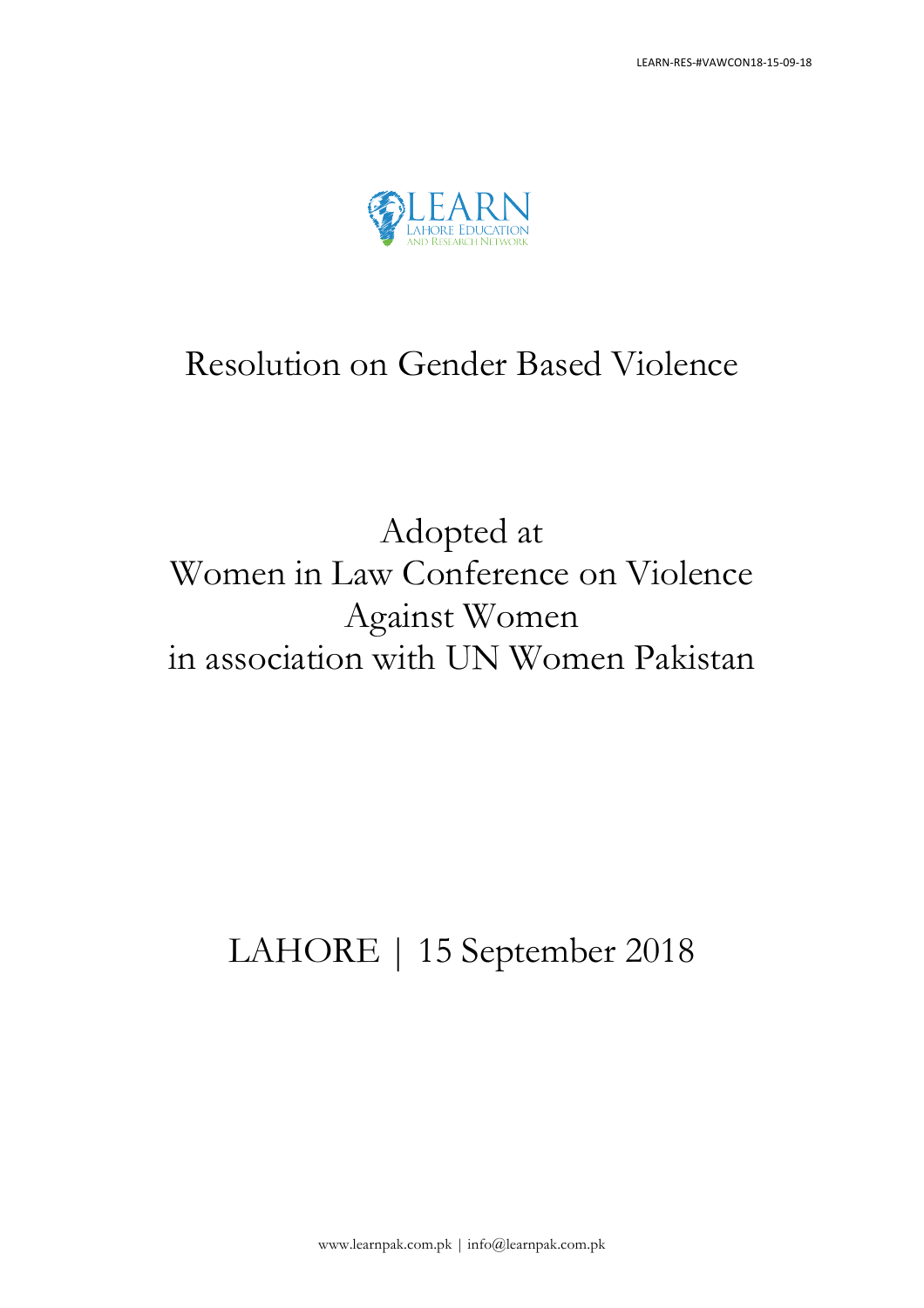#### **Resolution on Gender Based Violence**

- 1. **Recognizing** that gender based violence can include physical, sexual, verbal, and/or psychological harm or suffering as well as deprivation of rights of liberty, property and other economic, social, civil and political rights as well as threats of violence, intimidation or coercion, whether occurring in public or private life, against a vulnerable person or class of persons,
- 2. **Realizing** that all kinds of violence, including domestic violence against women are linked with the overall disrespect, discrimination and inequality for their gendered role in society,
- 3. **Recognizing** further that such violence is pervasive in our society and is present in our homes, in our community, and is even structurally embedded in our laws that are anachronistic and which are hugely discriminatory against women and other vulnerable groups,
- 4. **Recognizing** the challenges in accessing justice for the victims and survivors of such violence and the need for gender sensitization of staff and personnel within the justice process including, but not limited to medico-legal personnel, law enforcement agencies and legal counsels,
- 5. **Recognizing** further the need for facilitation, support and other aid to such persons or their representatives to access justice and for awareness as to their rights, processes and relief,
- 6. **Understanding** how difficult it can be for survivors to voice out their plight and to take affirmative action to address their condition and situation,
- 7. **Acknowledging** the need for pushing for more law reforms and administrative measures including but not limited to providing access through technological innovation, simplified procedures, on-ground facilitation staff and access to information or one-window operations, to promote access to justice and other support including rehabilitation and reintegration into all aspects of social and economic life,
- 8. **Realizing** that gender based violence is an obstacle to the achievement of the objectives of equality, development and peace as recognized in the sustainable development goals (SDGs),
- 9. **Restating** that gender based violence is a serious violation of the human rights of the abused which also impacts the society as a whole,

#### **The Women in Law Initiative Pakistan,**

- a. **Condemns** gender based violence in all its forms as a general violation of a person's rights as human beings – the right to life, dignity, safety, and physical and psychological wellbeing,
- b. **Aims to** work towards raising more awareness on violence and in promoting and developing linkages with other institutions, organizations, civil society networks, and people to work collectively towards support, assistance and facilitation of the abused,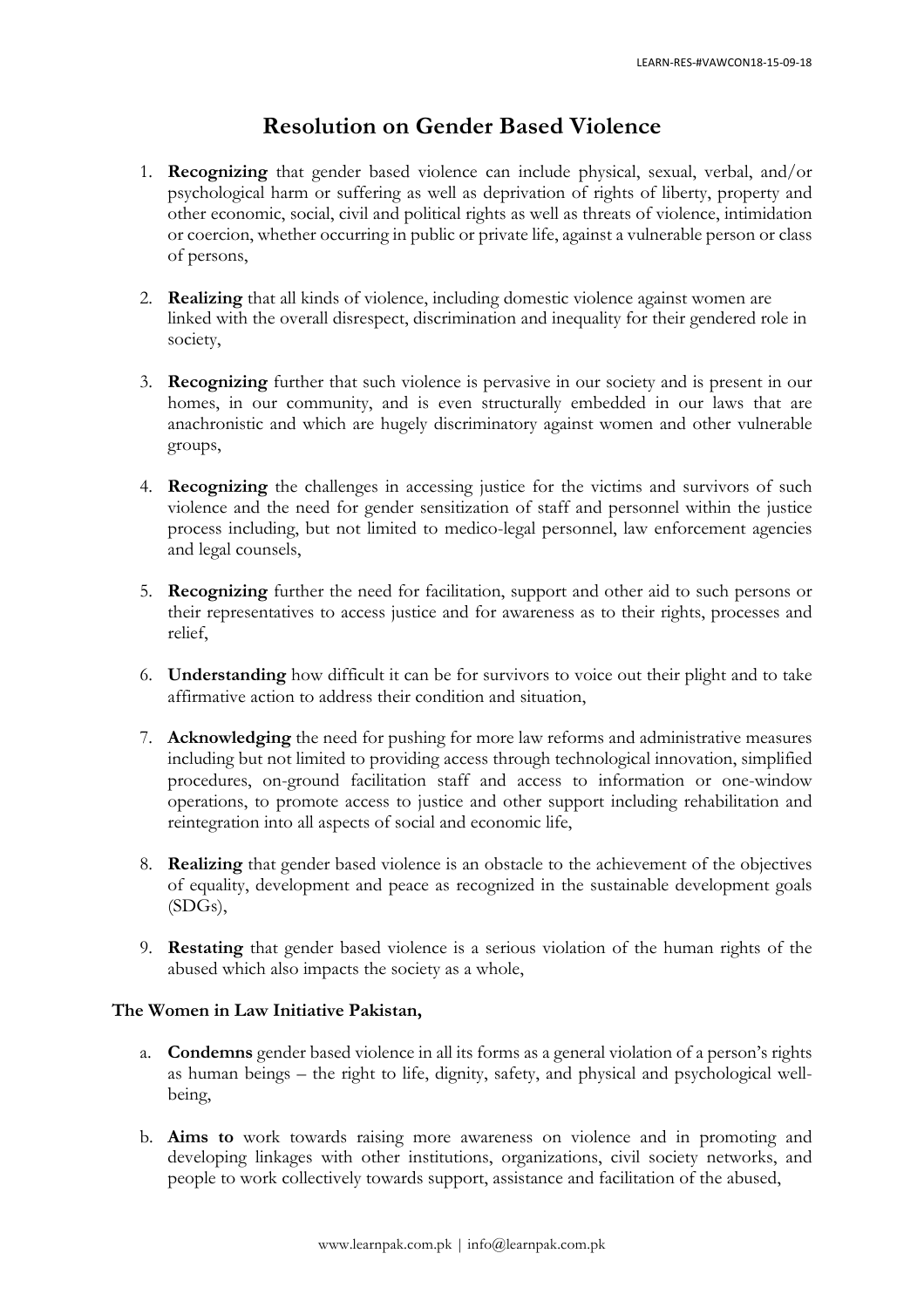- c. **Looks forward to** conduct training and capacity building in gender sensitivity, laws, rights, access and remedies as well as procedures, for men, women and all other stakeholders,
- d. **Seeks to** provide policy input and support for promoting access to justice and to facilitate reintegration of survivors,
- e. **Notes** that women's economic dependency on men makes women easy targets for oppression and abuse, as well as potential victims of prostitution and human trafficking, and affirms the importance of reducing poverty and of actively promoting possibilities for women in the labour market,
- f. **Advocates for** gender equality, access, and inclusion in law and society of women and vulnerable persons to secure for them a level playing field and equality of opportunities,
- g. **Encourages** training in gender sensitivity to be imparted in schools, institutions and other organizations as well as within professional bodies, associations and at home,
- h. **Encourages** the survivors, families, friends, civil society, employers, colleagues, institutions and associations, organizations as well as concerned individuals and other stakeholders to condemn and negate all forms of gender based violence wherever they see it and to collectively raise their voice against this injustice,
- i. **Calls to** stand in solidarity with victims and survivors,
- j. **Recognizes** the need to eliminate the taboo and stigma associated with seeking the treatment, therapy or counselling necessary to address harmful psychological impacts of violence and abuse,
- k. **Encourages** a review of all laws and policies related to civil, political, economic, social and cultural rights of people with a view to making them more inclusive, nondiscriminatory and accessible to people,
- l. **Urges** the Legislature to ensure adequate legislation to protect women who are victims of domestic violence, including through emancipating victims from vulnerable situations, instituting appropriate restraints on movements by perpetrators, enforcing penalties and sentences, and providing legal assistance, loans and access to property to victims of domestic violence,
- m. **Calls** further on the Legislature to ensure that legislation outlaws all forms of gender based violence, including economic deprivation, psychological harm, and verbal abuse and institutes appropriate penalties and sentences,
- n. **Hopes** that families, educational institutions, employers, lawyers, medico-legal staff and officers, law enforcements agencies, and other officials of the criminal justice process and policy will play their role in raising awareness and in promoting access to justice and rehabilitation,
- o. **Recognizes** the existing and prevalent efforts in this regard of state-run and private institutions and individuals and hopes that the benefit of the same can reach a wider number of affected people,